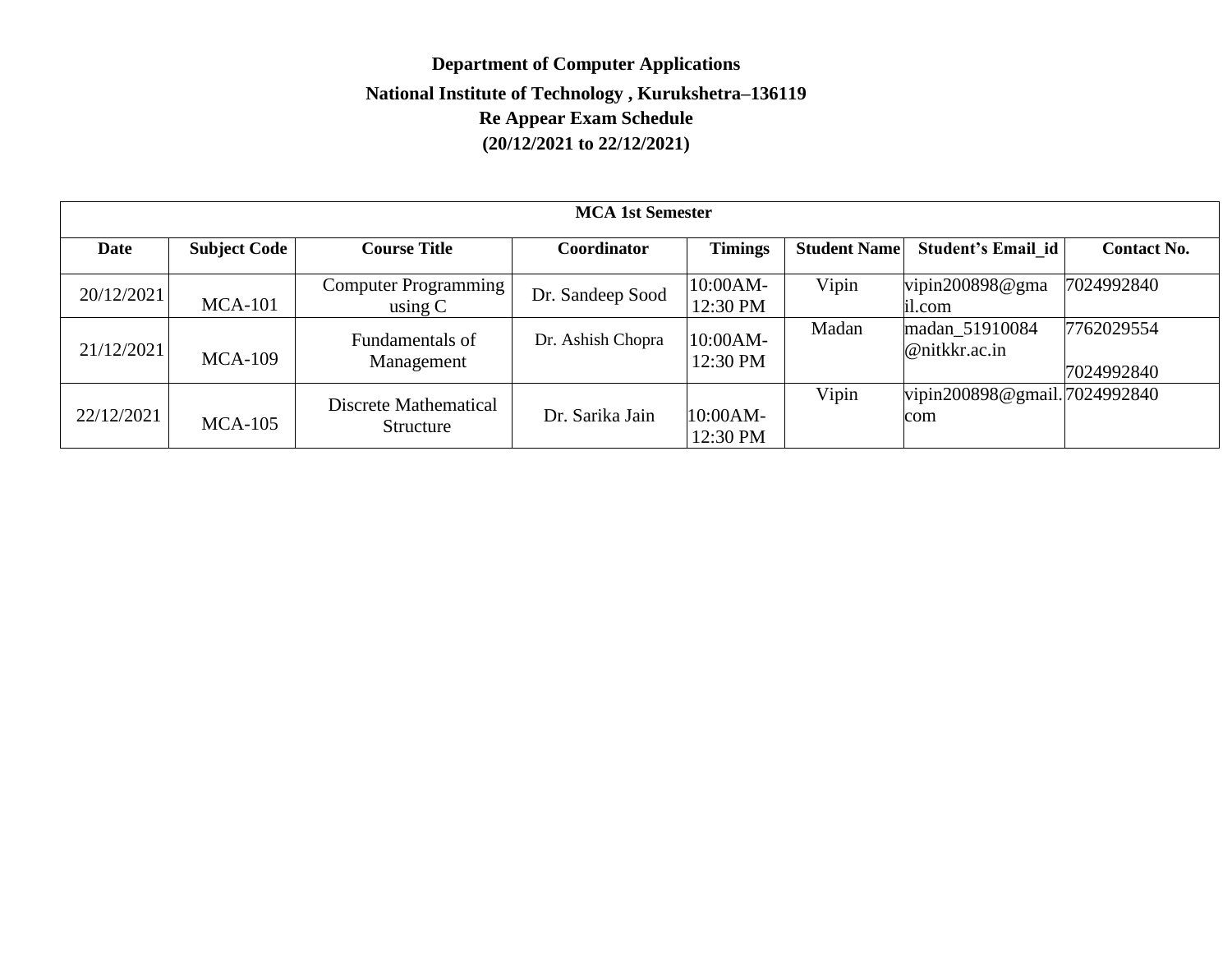# **Department of Computer Applications National Institute of Technology , Kurukshetra–136119 Re Appear Exam Schedule (23/12/2021 to 30/12/2021)**

| MCA 2 <sup>nd</sup> Semester |                     |                                                                |                   |                      |                     |                                                                          |                    |  |
|------------------------------|---------------------|----------------------------------------------------------------|-------------------|----------------------|---------------------|--------------------------------------------------------------------------|--------------------|--|
| <b>Date</b>                  | <b>Subject Code</b> | <b>Course Title</b>                                            | Coordinator       | <b>Timings</b>       | <b>Student Name</b> | <b>Student's Email id</b>                                                | <b>Contact No.</b> |  |
| 23/12/2021                   | <b>MCA-102</b>      | Data Structures                                                | Dr.Bharti Sharma  | 10:00AM-<br>12:30 PM | Madan/Vipin         | madan_51910084<br>@nitkkr.ac.in,<br>vipin200898@gmail.7024992840<br>com  | 7762029554         |  |
| 24/12/2021                   | <b>MCA-104</b>      | <b>Object Oriented</b><br>Programming using<br><b>JAVA</b>     | Dr.Bharti Sharma  | 10:00AM-<br>12:30 PM | Madan/Vipin         | madan 51910084<br>@nitkkr.ac.in,<br>vipin200898@gmail.7024992840<br>com  | 7762029554         |  |
| 25/12/2021                   | <b>MCA-106</b>      | Design & Analysis of<br>Algorithms                             | Mr. Deepak Garg   | 10:00AM-<br>12:30 PM | Madan/Vipin         | madan_51910084<br>@nitkkr.ac.in,<br>vipin200898@gmail.7024992840<br>com  | 7762029554         |  |
| 27/12/2021                   | <b>MCA-108</b>      | <b>Operating Systems</b>                                       | Dr.Bharti Sharma  | 10:00AM-<br>12:30 PM | Madan/Vipin         | madan 51910084<br>@nitkkr.ac.in,<br>vipin200898@gmail. 7024992840<br>com | 7762029554         |  |
| 28/12/2021                   | <b>MCA-110</b>      | Organizational<br><b>Behavior</b>                              | Dr. Ashish Chopra | 10:00AM-<br>12:30 PM | Madan/Vipin         | madan_51910084<br>@nitkkr.ac.in,<br>vipin200898@gmail.7024992840<br>com  | 7762029554         |  |
| 29/12/2021                   | <b>MCA-112</b>      | Data Structures Lab                                            | Dr.Bharti Sharma  | 10:00AM-<br>12:30 PM | Madan/Vipin         | madan_51910084<br>@nitkkr.ac.in,<br>vipin200898@gmail.7024992840<br>com  | 7762029554         |  |
| 30/12/2021                   | <b>MCA-114</b>      | <b>Object Oriented</b><br>Programming using<br><b>JAVA Lab</b> | Dr.Bharti Sharma  | 10:00AM-<br>12:30 PM | Madan/Vipin         | madan_51910084<br>@nitkkr.ac.in,<br>vipin200898@gmail.7024992840<br>com  | 7762029554         |  |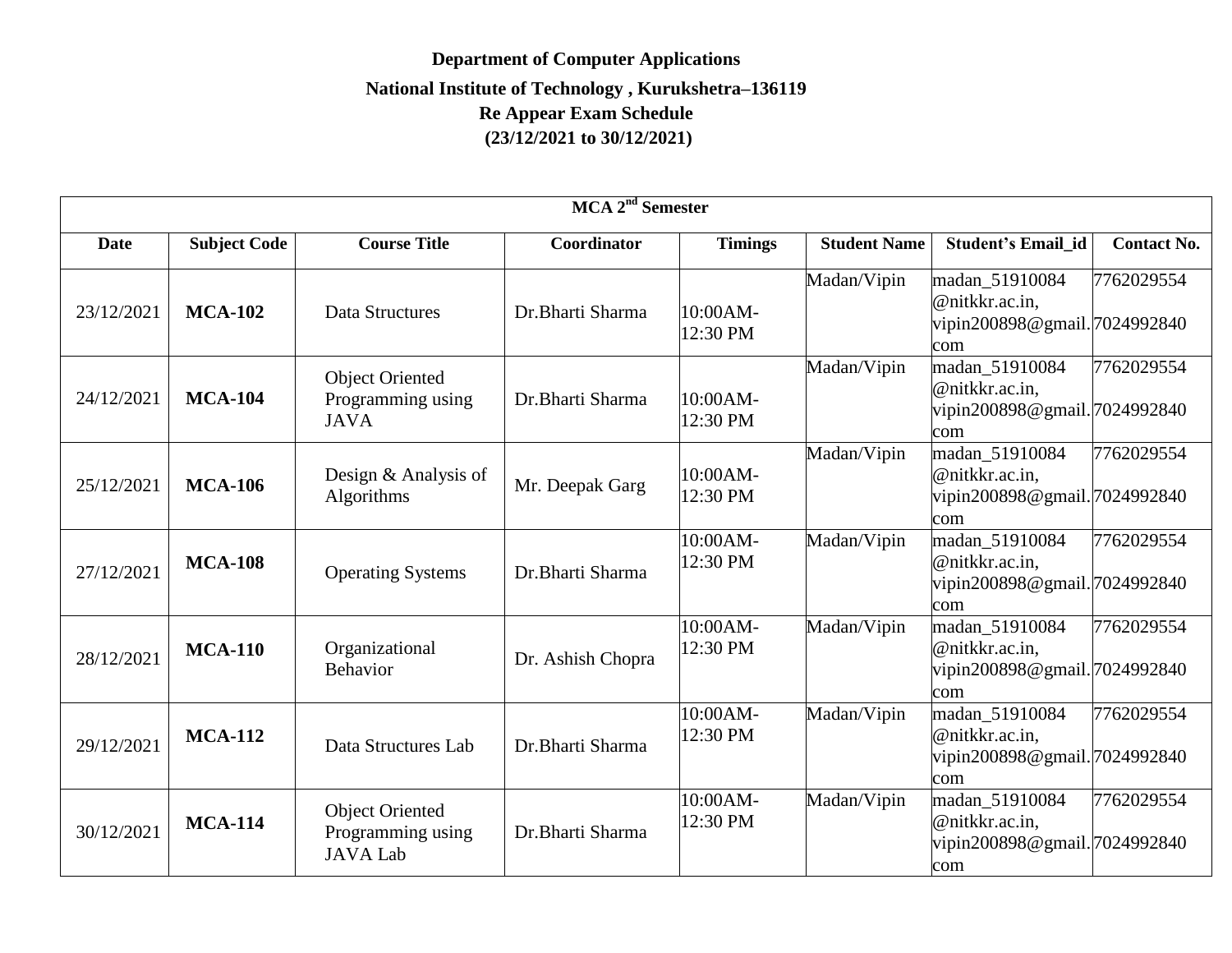### **Department of Computer Applications National Institute of Technology , Kurukshetra–136119 Re Appear Exam Schedule**

| MCA 3 <sup>rd</sup> Semester |                     |                                     |                   |                                       |                               |                                               |  |  |
|------------------------------|---------------------|-------------------------------------|-------------------|---------------------------------------|-------------------------------|-----------------------------------------------|--|--|
| Date                         | <b>Subject Code</b> | <b>Course Title</b>                 | Coordinator       | <b>Timings</b>                        | <b>Student</b><br><b>Name</b> | Student's<br><b>Contact</b><br><b>Details</b> |  |  |
| 20/12/2021                   | $MCA-223$           | Network Programming $&$<br>Security | Dr. Bharti Sharma | Formula<br><b>Based</b><br>Evaluation | Muzghan                       | Formula<br><b>Based</b><br>Evaluation         |  |  |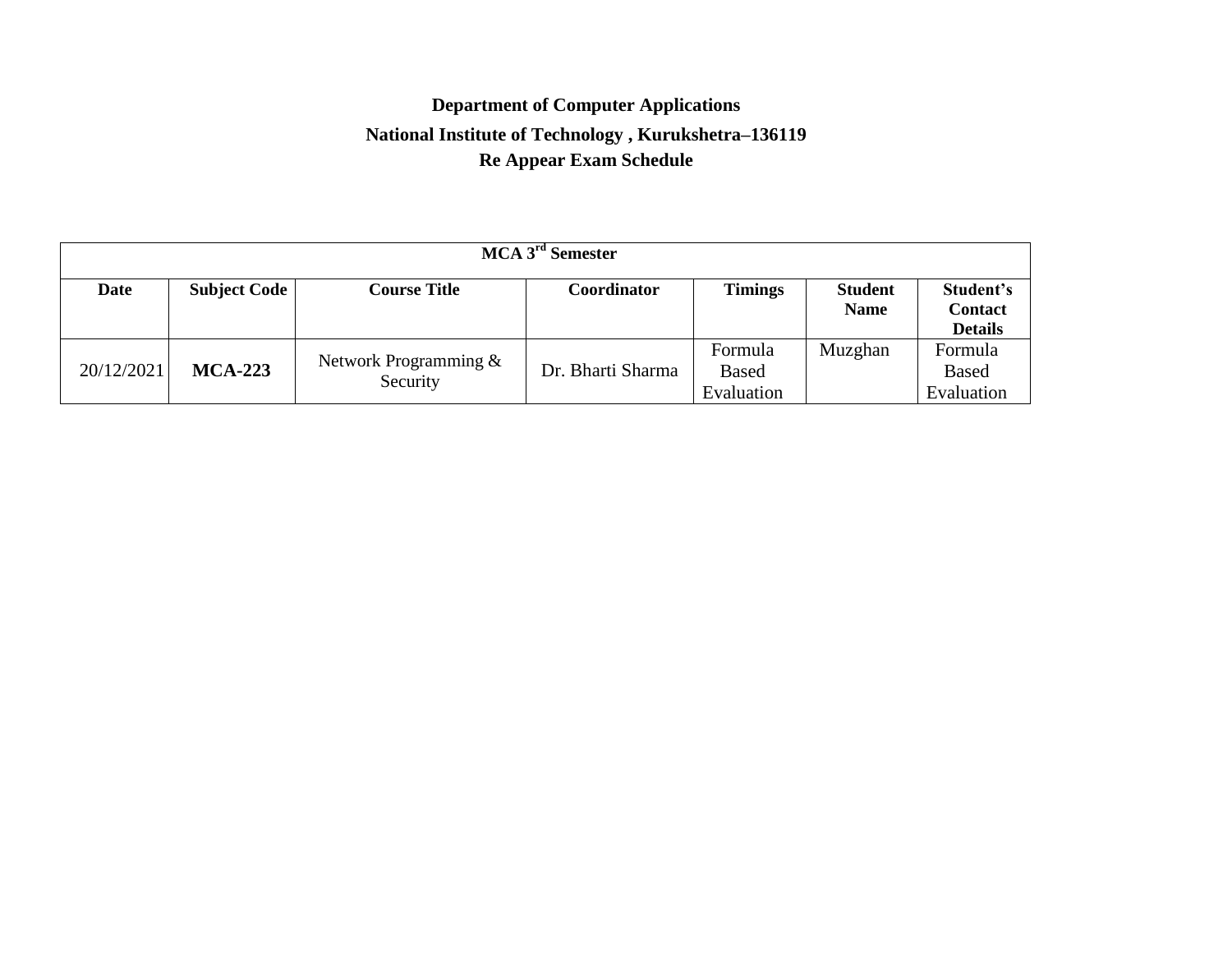#### **Department of Computer Applications National Institute of Technology , Kurukshetra–136119 Re Appear Exam Schedule (20/12/2021 to 25/12/2021)**

| MCA 4 <sup>th</sup> Semester |                     |                                   |                    |                                   |                     |                                                                                |  |
|------------------------------|---------------------|-----------------------------------|--------------------|-----------------------------------|---------------------|--------------------------------------------------------------------------------|--|
| <b>Date</b>                  | <b>Subject Code</b> | <b>Course Title</b>               | <b>Coordinator</b> | <b>Timings</b>                    | <b>Student Name</b> | <b>Student's Contact Details</b>                                               |  |
| 20/12/2021                   | <b>MCA-204</b>      | Interoperable Web<br>Technologies | Mr. Deepak Garg    | Formula<br><b>Based</b><br>Result | Muzghan             | <b>Formula Based Evaluation</b>                                                |  |
| 20/12/2021                   | <b>MCA-206</b>      | Data Analytics                    | Dr. Kapil Gupta    | 10:00AM-<br>12:30 PM              | Muzghan,<br>Arpita  | Muzghan (Formula Based<br>Evaluation)<br>Arpitamaji41@gmail.com,<br>9163824014 |  |
| 22/12/2021                   | $MCA-210$           | <b>Graph Theory</b><br>(Elective) | Ms. Poonam         | $10:00AM-$<br>12:30 PM            | Arpita              | Arpitamaji41@gmail.com,<br>9163824014                                          |  |
| 25/12/2021                   | $MCA-214$           | Web Technology<br>Lab             | Dr. Munish Mehta   | 10:00AM-<br>12:30 PM              | Arpita              | Arpitamaji41@gmail.com,<br>9163824014                                          |  |